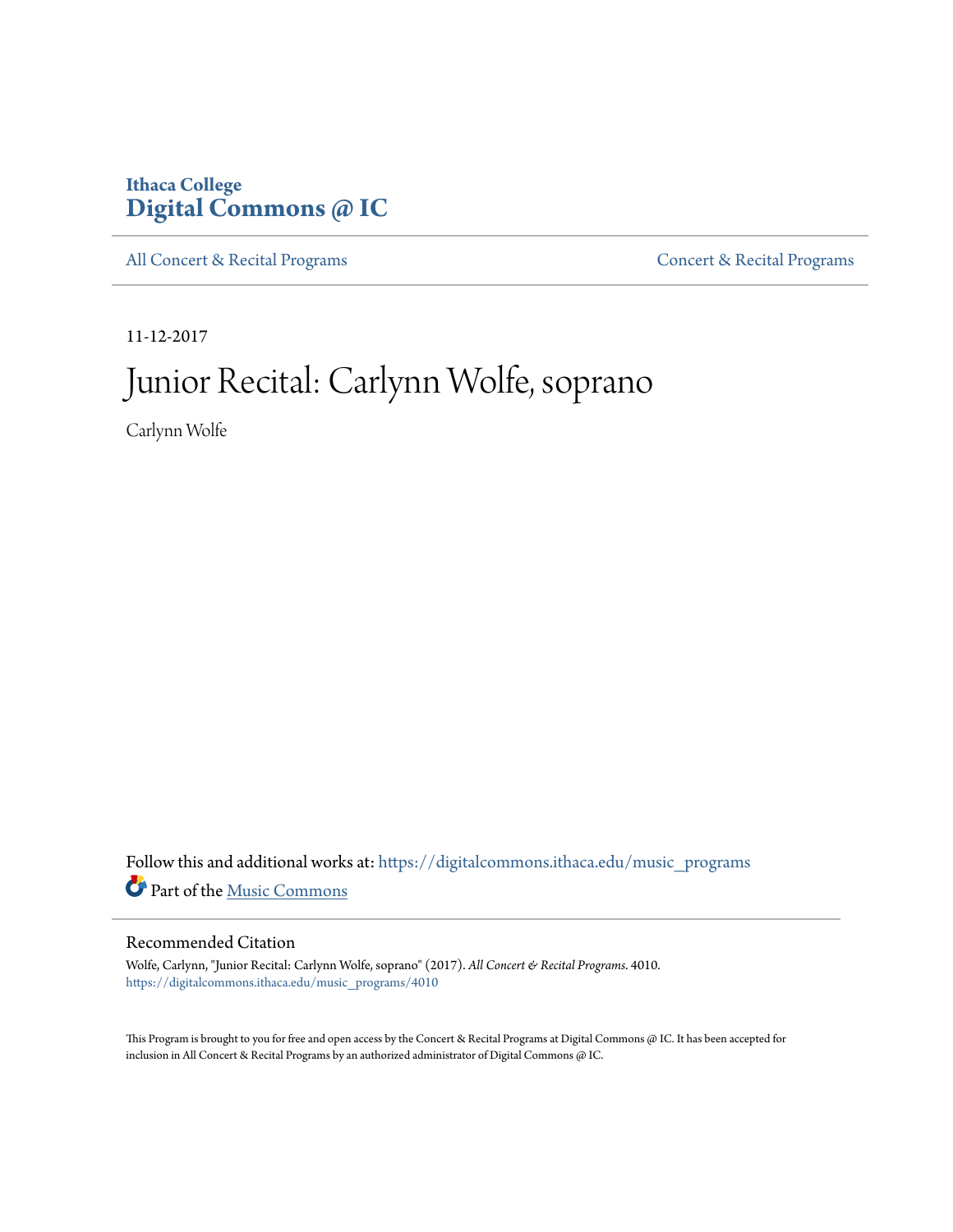## **Junior Recital:** Carlynn Wolfe, soprano

Melody Zimmerman, piano

Hockett Family Recital Hall Sunday, November 12th, 2017 1:00 pm

**THES JUVANIEN CELLEY LEQUE L'UNESIG** 

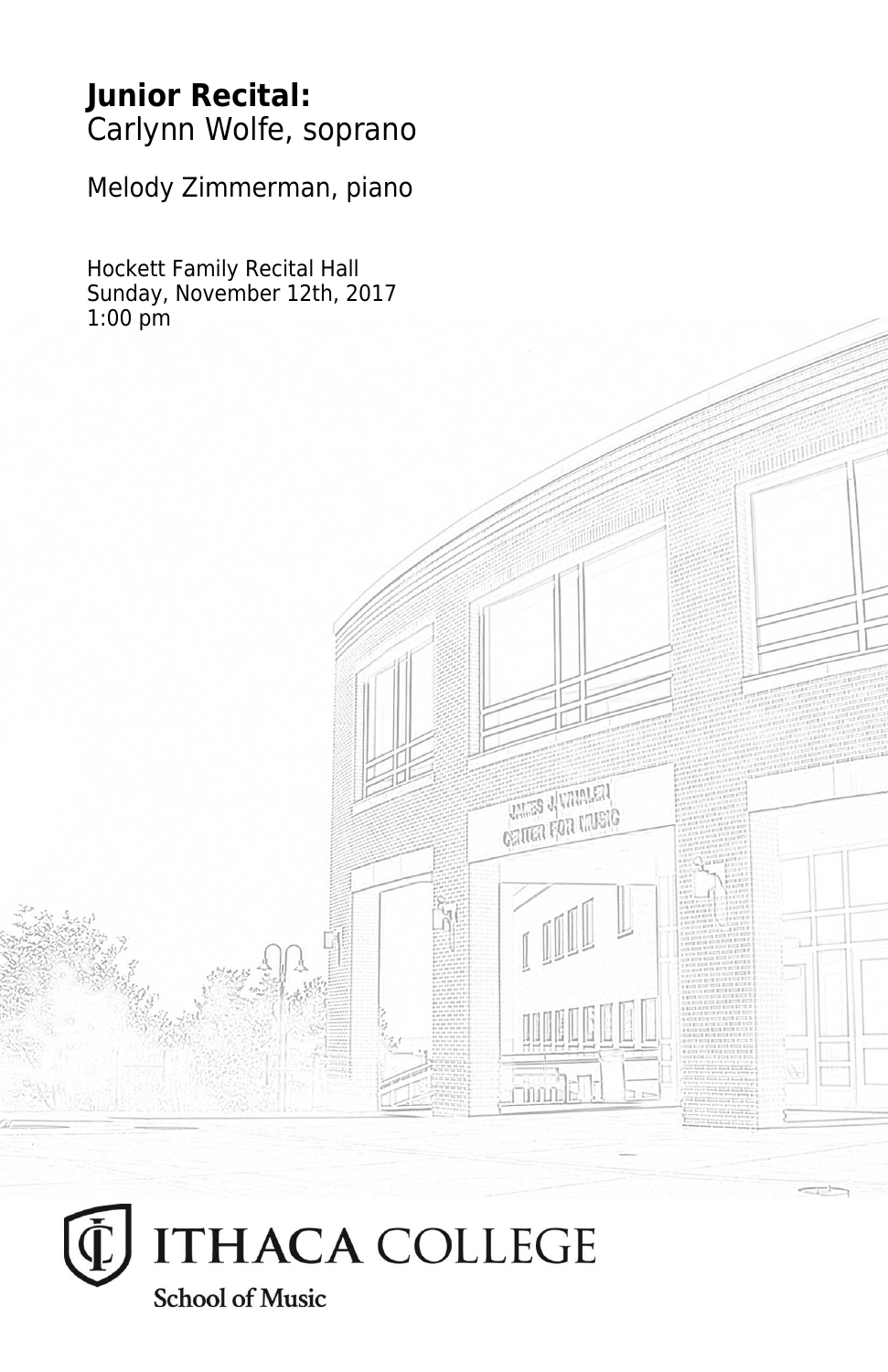## **Program**

Fünf Lieder, op. 47 Johannes Brahms Liebesglut Sonntag O liebliche Wangen Die Liebende schreibt

Sept Mélodies, op. 2 Ernest Chausson<br>1. Nanny 1. Nanny (1855-1899) II. Le Charme III. Les Papillons V. Sérénade italienne

 $(1833 - 1897)$ 

 $(1855-1899)$ 

## **Intermission**

"Lusinghe piú care" George Frideric Handel  $(1685 - 1759)$ 

Pupille amate"<br>from Lucio Silla Come and the Molfgang Amadeus Mozart<br>(1756-1791)  $(1756-1791)$ 

I Hate Music, A Cycle of Five Kid Songs for Soprano I. My Name is Barbara II. Jupiter Has Seven Moons III. I Hate Music! IV. A Big Indian and a Little Indian (Riddle Song) V. I'm a Person Too

Соловей (The Nightingale) Alexander Alyabyev

(1787-1851)

Leonard Bernstein (1918-1990)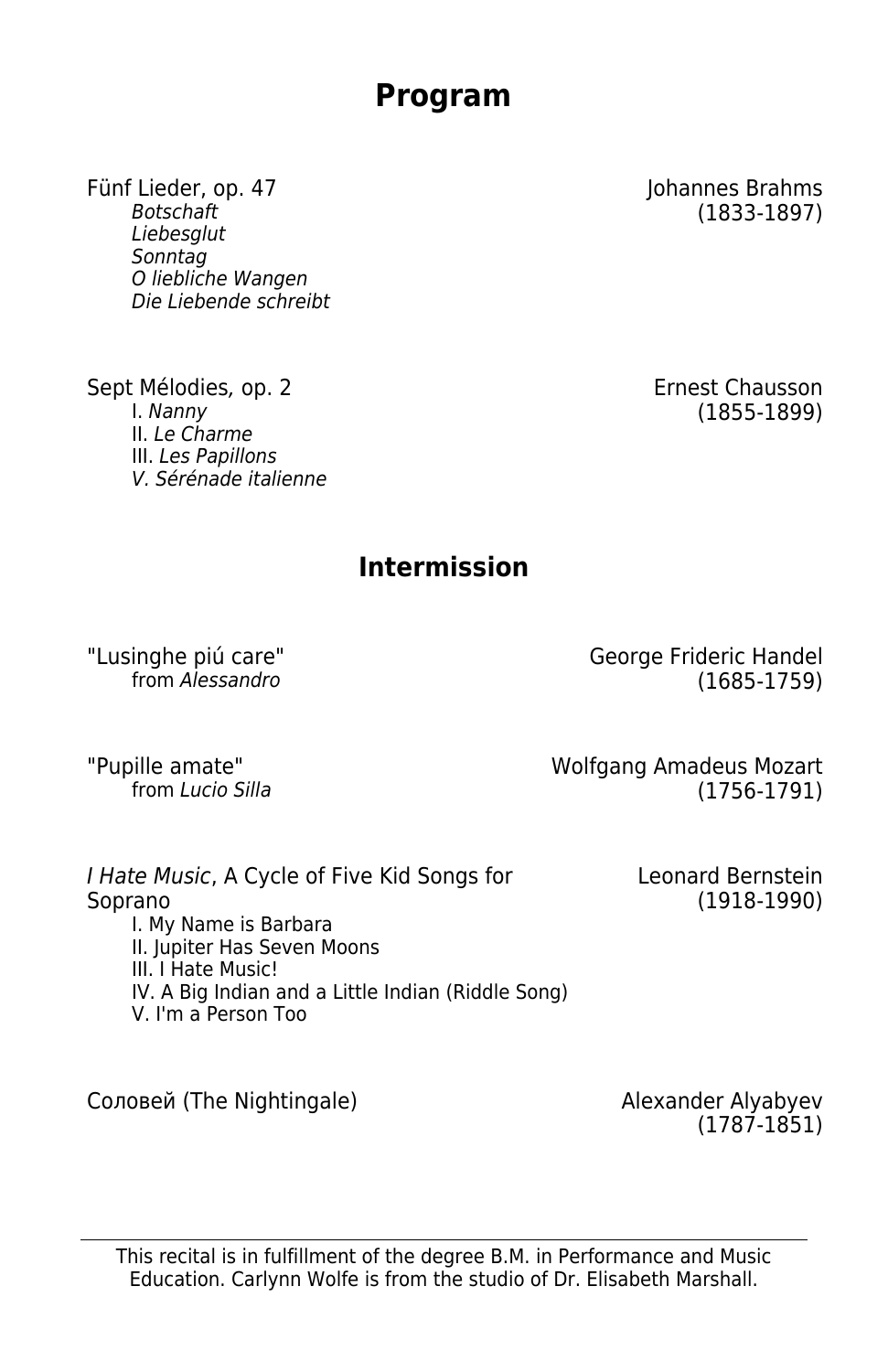## **Translations**

#### **Botschaft (Message)**

um die Wange der Geliebten, about the cheeks of my beloved, spiele zart in ihrer Locke, play tenderly in her locks, eile nicht hinwegzufliehn! do not hasten to flee far away!

Tut sie dann vielleicht die Frage, If perhaps she is then to ask,

Sprich: Unendlich war sein Wehe, tell her: Unending was his woe, höchst bedenklich seine Lage, highly dubious was his condition, aber jetzo kann er hoffen however, now he can hope

Wehe, Lüftchen, lind und lieblich Blow, breeze, gently and lovingly

wie es um mich Armen stehe; how it stands with poor wretched me,

wieder herrlich aufzuleben, magnificently to come to life again, denn du, Holde, denkst an ihn. for you, lovely one, are thinking of him!

#### **Liebesglut (Love's Fire)**

verhehlen,

zerguälen.

ringsum die Gründe meiner<br>Traurigkeit erzählen?

darfst du schmählen?

Verhängnis, destiny

Menschenseelen!

Da selbiges verordnete, das ewge, Since that same eternal destiny

wie alle sollten ihre Wege wählen, that all shall select their own

da wurde deinem Lockenhaar der the locks of your hair were<br>Auftrag, instructed

mir Ehre, Glauben und Vernunft zu to steal from me my honor, beliefs<br>steblen and reason

So hab' ich doch die ganze Woche This whole week, I have not seen<br>mein feines Liebchen nicht my delicate sweetheart, mein feines Liebchen nicht gesehn,

Die Flamme hier, die wilde, zu To conceal this flame here, this wild<br>verhehlen. verhehlen.

die Schmerzen alle, welche mich and all the pains that torment me,

vermag ich es, da alle Winde have I the power, when all the ringsum die Gründe meiner recount the causes of my sorrow?

Daß ich ein Stäubchen deines That I would strew even one grain<br>Weges stäube, execution of dust on your path, of dust on your path,

wie magst du doch, o sprich, wie how could you - o tell me - how can<br>darfst du schmählen? you slander me?

Verklage dich, verklage das Accuse yourself, accuse the

das waltet über alle that reigns over all human souls!

ordained

paths,

instructed

and reason.

## **Sonntag (Sunday)**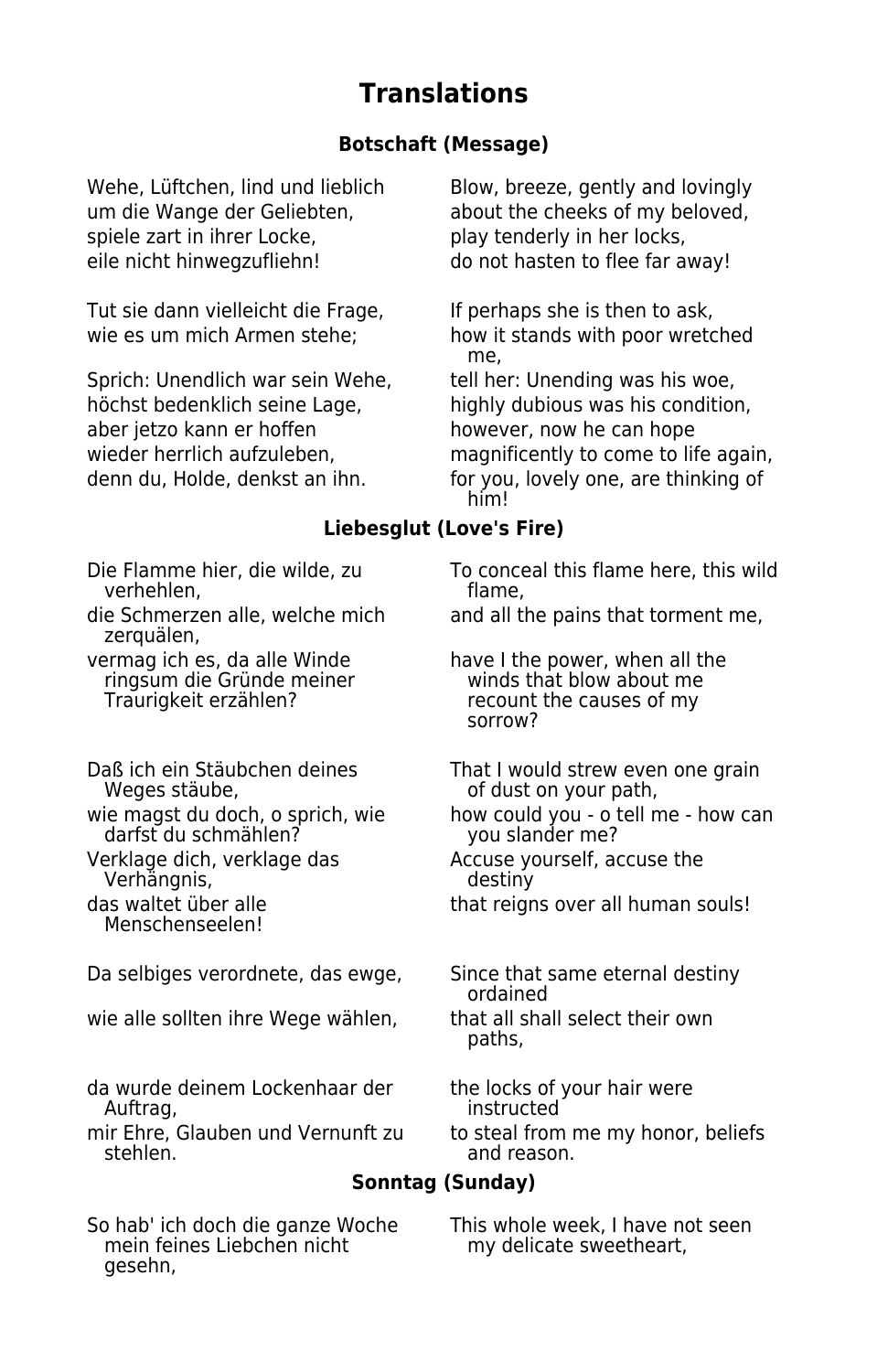ich sah es an einem Sonntag I saw her on Sunday wohl vor der Türe steh'n: standing in front of the door: das tausendschöne Herzelein, that thousand-times beautiful

wollte Gott, ich wär heute bei ihr! would God, I were with her today!

Woche das Lachen nicht vergehn, ich sah es an einem Sonntag I saw her on Sunday wohl in die Kirche gehn: qoing to church:

O liebliche Wangen,  $\qquad \qquad$  O lovely cheeks,

- ihr macht mir Verlangen. The word make me want
- mit Fleiße.
- Und dies nur alleine ists nicht, was and this alone is not what I mean; ich meine;
- zu schauen, zu grüssen, zu rühren, to behold, to greet, to touch, to zu küssen! zu küssen!
- Ihr macht mir Verlangen, You make me desirous,
- O liebliche Wangen! O lovely cheeks!
- O Sonne der Wonne! O sun of delight!
- 
- meiner Augen.
- 
- O Himmel auf Erden, **O Heaven on earth**,
- 
- O Wonne der Sonne! CO delight of the sun!
- O Sonne der Wonne! O sun of delight!

O Schönste der Schönen! O fairest of the fair! Benimm mir dies Sehnen. Take away from me this longing,

sterb, ich verderbe,

- Komm, komme, komm eile, Come, come, come, hurry.
- 
- o Schönste der Schönen! O fairest of the fair!

das tausendschöne Jungfräulein, that thousand-times beautiful girl, heart,

So will mir doch die ganze This whole week, my laughing has<br>Woche das Lachen nicht not ceased,

das tausendschöne Jungfräulein, that thousand-times beautiful girl, das tausendschöne Herzelein, that thousand-times beautiful heart, wollte Gott, ich wär heute bei ihr! would God, I were with her today!

#### **O liebliche Wangen (O lovely cheeks)**

dies rote, dies weiße, zu schauen to gaze diligently on this red, this mit Fleiße.

- 
- O Wonne der Sonne! O delight of the sun!
- O Augen, so saugen das Licht **O** eyes, suck the light of my eyes.
- O englische Sinnen! O himmlisch O angelic thoughts! O heavenly beginnings!
	-
- magst du mir nicht werden, may you not become for me,
	-
	-

Komm, eile, komm, komme, du Come, hurry, come, come! You<br>Süße, du fromme!<br>Sweet, innocent soul! sweet, innocent soul!

Ach, Schwester, ich sterbe, ich and Ah, sister, I am dying, I am dying, I am dying, I am dying, I am ruined.

- Benimm mir dies Sehnen, Take away from me this longing,
	-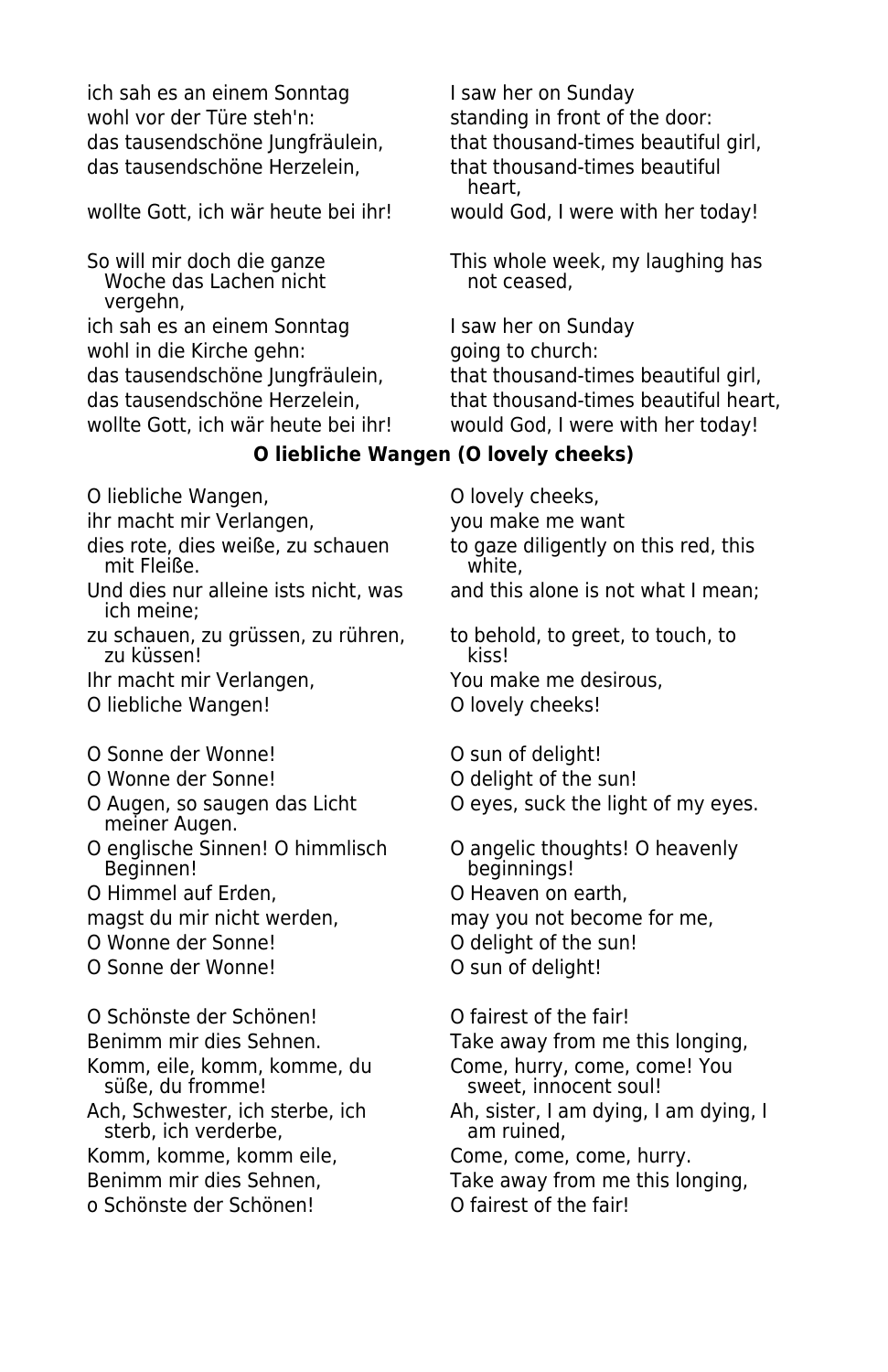#### **Die Liebende schreibt (The woman in love writes)**

Ein Blick von deinen Augen in die One look from your eyes into mine, meinen, ein Kuß von deinem Mund auf one kiss from your lips on my lips meinem Munde mag dem was anders wohl take pleasure in anything else? erfreulich scheinen? Entfernt von dir, entfremdet von Far from you, separated from my<br>den Meinen. Far from poved ones. den Meinen. führ' ich stets die Gedanken in die I let my thoughts roam constantly, Runde, und immer treffen sie auf jene and always they alight upon that<br>Stunde. bour. Stunde, die einzige: da fang' ich an zu the one single hour: and I begin to weinen. **Web** weep. Die Träne trocknet wieder Suddenly my tears are dried: unversehens: Er liebt ja, denk' ich, her in diese he loves indeed, I reflect, here in<br>Stille. https stillness. Vernimm das Lispeln dieses Hear these whispered words of<br>Liebewehens. Hove Hove Liebewehens, mein einzig Glück auf Erden ist dein my sole happiness on earth is your<br>Wille, Wille, dein freundlicher zu mir, your friendliness to me, gib mir ein Zeichen! give me a sign! doux feuillages, Et toi, source vive, et vous, frais And you, living spring, and you,<br>
sentiers: fresh paths: Pleurez, ô bruyères sauvages, You weep, oh savage moor, Buissons de houx et d'églantiers. Bushes of holly and wild

Printemps, roi fleuri de la verte Springtime, flowering king of the<br>année. The Sureen veare

Et pleure, Automne rougissant. And weep, blushing autumn.

L'angoisse d'aimer brise un coeur The anguish of love can break a<br>faithful heart.

wer davon hat, wie ich, gewisse can one who has certain knowledge<br>Can of these, as l. of these, as I,

this stillness.

und solltest du nicht in die Ferne and should you not reach out to me<br>in the far distance? in the far distance?

#### **Nanny**

Bois chers aux ramiers, pleurez, Dear woods with doves, weep, soft doux feuillages, fresh paths; rosebushes. green year,

Ô jeune Dieu, pleure! Oh young god, weep!

Été mùrissant, coupe ta tresse Maturing summer, cut off your own crowning tresses;

faithful heart. Terre et ciel, pleurez!<br>
Earth and heaven, weep!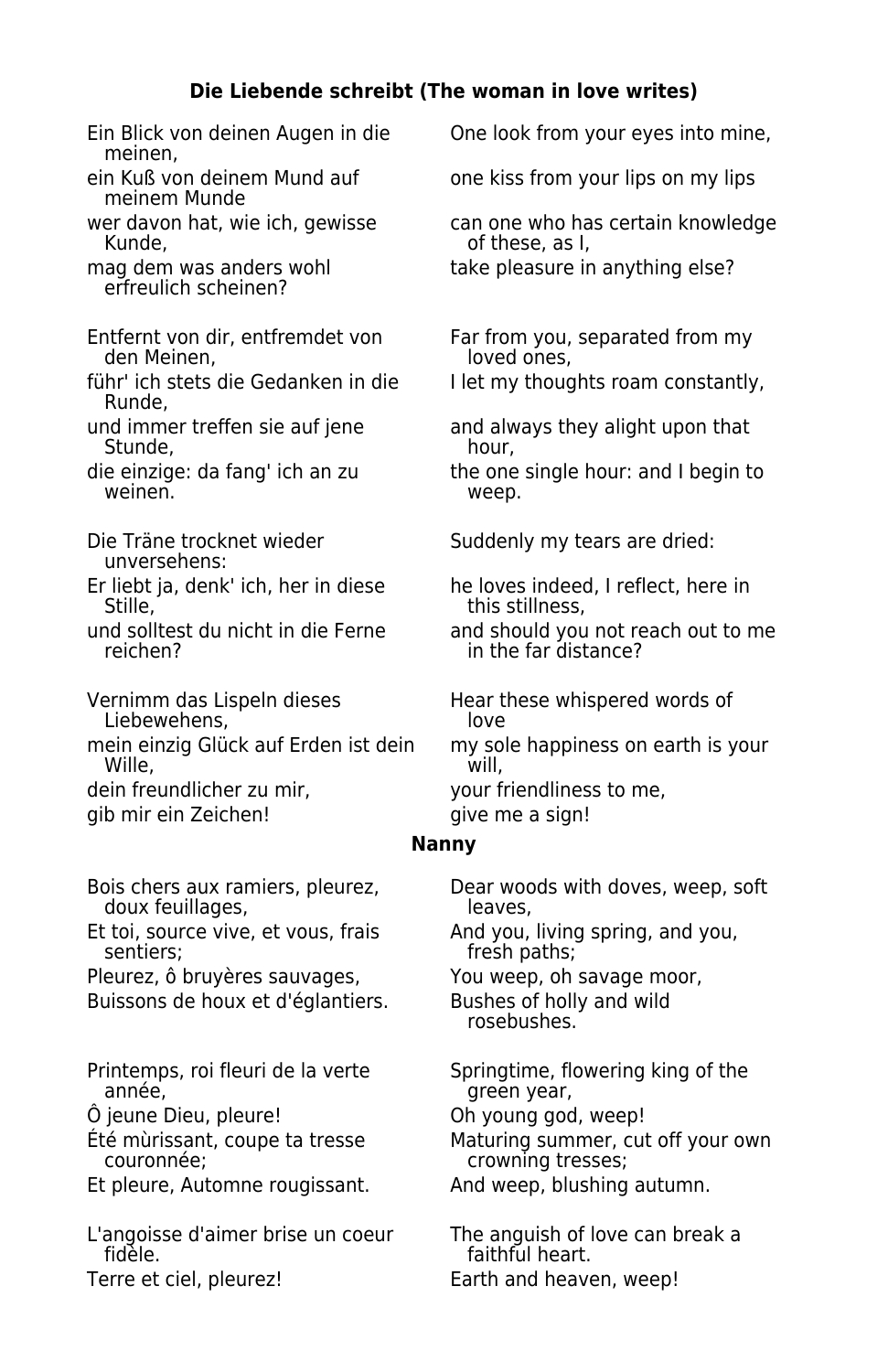Oh! Que je l'aimais! Oh! How I loved her!

Nanny ne reviendra jamais! Nanny will never return!

Cher puys, ne parle plus d'elle; Dear countryside, don't speak any more of her;

#### **Le Charme (Charm)**

Mais ce qui domptait nous esprit, But what tamed my spirit, Je ne pus d'abord le connaître. At first I did not recognize.

Quand ton regard tomba sur moi, When your glance fell on me, Je sentis mon âme se fondre, lielt my soul melt, Mais ce que serait cet émoi, But what that emotion was, Je ne pus d'abord en répondre. At first I could not answer it.

Ce qui me vainquit à jamais, What conquered me forever, Ce fut un plus douloureux charme; That was a charm more sad,

Qu'en voyant ta première larme. Until I saw your first tear.

Quand ton sourire me surprit, When your smile surprised me, Je sentis frémir tout mon être, I felt a shudder through my entire being,

Et je n'ai su que je t'aimais, and I did not know that I loved you,

#### **Les Papillons (The Butterflies)**

Les papillons couleur de neige The snow-white butterflies fly in<br>volent par essaims sur la mer; swarms over the sea. volent par essaims sur la mer; Beaux papillons blancs, Beautiful white butterflies, chemin de l'air?

Savez-vous, ô belle des belles. Tell me, oh fairest of the fair,

s'ils me voulaient prêter leurs ailes, if they were to lend me their wings, dites, savez-vous où j'irais? do you know where I would fly?

roses,

quand pourrai-je prendre le bleu when can I travel the blue path of chemin de l'air?

ma bayadère aux yeux de jais, my dancing-girl with the jet-black eyes

Sans prendre un seul baiser aux Not taking one kiss from the roses,

à travers vallons et forêts, I'd fly across valleys and forests J'irais à vos lèvres mi-closes, to alight on your half-closed lips Fleur de mon âme, et j'y mourrais. Flower of my soul, and there I'd die.

#### **Sérénade italienne (Italian Serenade)**

Vois, il souffle juste assez d'air Look, it's blowing just enough

Partons en barque sur la mer Let's go out in a boat on the sea Pour passer la nuit aux étoiles. The spend the night under the stars. breeze Pour enfler la toile des voiles. to swell the canvas of the sails.

Le vieux pêcheur italien The old Italian fisherman